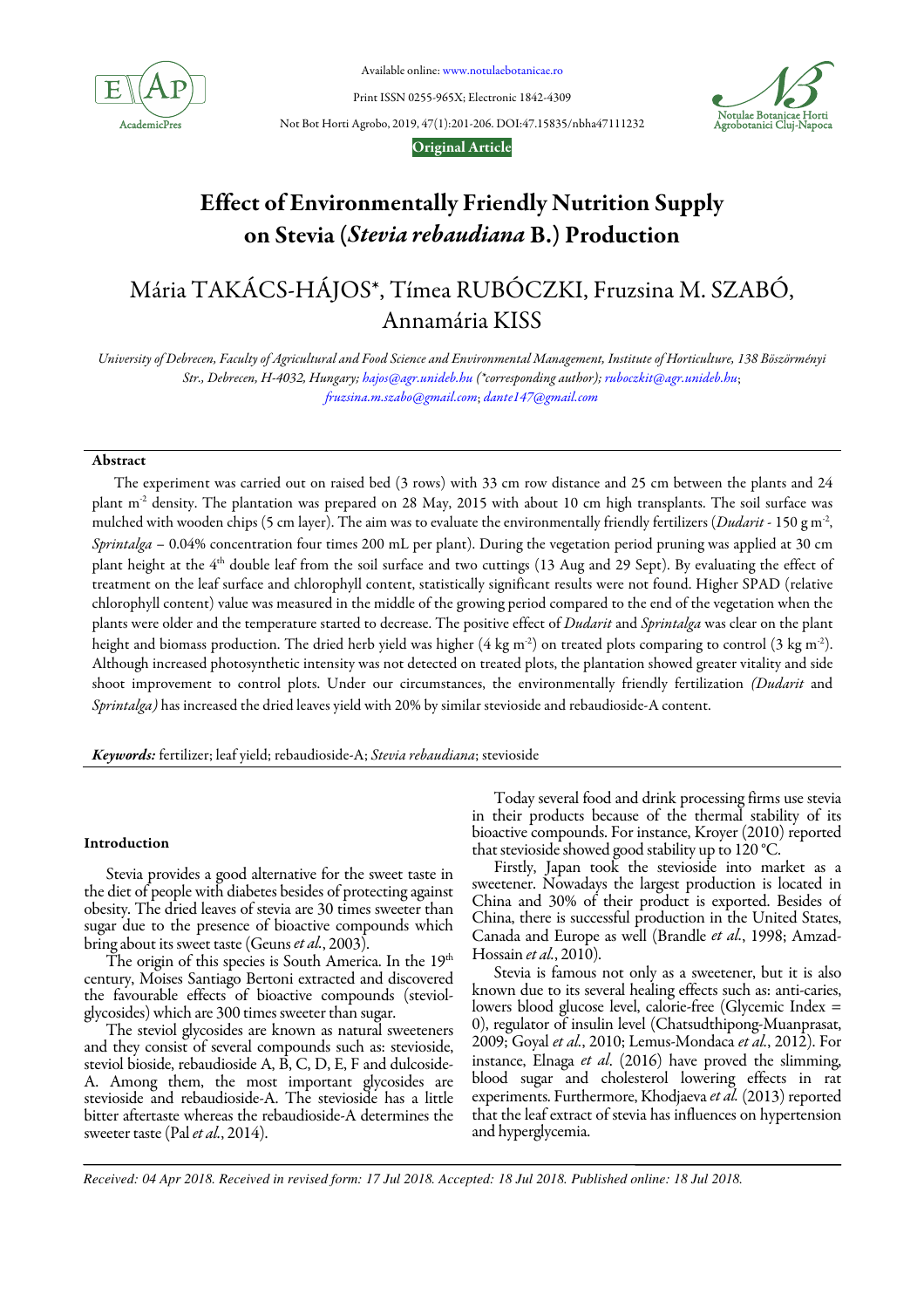Stevia rebaudiana B. belongs to the Stevia genus (*Asteraceae*). The plant is about 40-60 cm high, but in its origin it can reach even 100 cm (Mishra et al., 2010). Stevia is a perennial species, however, in Europe it is grown as one year production. The stevia's feeder root is extensive and is located near to the soil surface. Besides, it is sensitive to excessive moisture which is the main reason why irrigation must be strictly monitored. The stem and the leaves are green and lightly covered with gland cell. The white tubular flowers are on the end of seed stalk. Regarding to the seeds (2-3 mm), their ability to germinate is extremely low, therefore, vegetative propagation is often applied which can assure the constant stevioside level in the progeny plants (Singh and Rao, 2005).

Stevia demands high temperature, the optimal is between 20 to 24 °C. It cannot resist temperature below 9 °C, but in autumn it can tolerate even 0 °C (Singh and Rao, 2005).

For the temperature change it is rather sensitive, because its influence on stevioside synthesis. In India the development of stevia is good even on 30 - 40 °C (Chalapthi et al., 1997). According to Barathi (2003) and Takácsné Hájos et al. (2016), the optimum condition for stevia is when the temperature does not increase above 40 °C during the day and does not decrease below 10 °C during the night. Besides, the length of sunlight hours and the intensity of sunshine have favourable effects on the vegetative improvement and on stevioside content (Valio-Rocha, 1966; Metivier-Viana, 1979; Zaidan et al., 1980; Viana, 1981; Mizukami et al., 1983).

The water need is medium; however, on temperate zone it should be irrigated. Drip irrigation is suggested with additional water supply (25-30 mm) occasionally. Therefore, high humidity can be avoided which is favourable for fungi diseases such as Septoria sp. and Sclerotinia sp. (Chang et al., 1997; Jain et al., 2014). During the vegetation it is necessary to ensure balanced water supply which can be carried out by mulching besides of protecting the plants against the weeds. Stevia has higher water needs after transplanting and cutting (Andolfi et al., 2002).

For the proper development of stevia, the soil needs to have pH between 5 to 7, low salt content and high water capacity. The optimal NPK supply is 50:25:25 kg per hectare which is given 2-3 times during the vegetation (Rank-Midmore, 2006).

Positive correlation was observed between the amounts of bioactive compounds such as: stevioside, rebaudioside-A and the proper nutrient supply of the soil. For instance, Sheu *and co-workers* (1987) increased the stevioside and rebaudioside-A content by boron treatment (5 ppm concentration). Besides, Acuna et al. (1997) detected that Humiforte (synthetic amino acid, N, P, K and microelements) and *Aminol* (amino acid and N) combination is one of the most efficient methods to increase the stevioside content. Furthermore, proper potassium supply can increase resistance, yield (Ma and Shi, 2011) and stevioside content (with 5.08%) in form of potassium-nitrate (Pal et al., 2013).

On the other hand, shortness of calcium supply can cause decreased glycoside concentration (Filho *et al.*, 1997).

During the first part of vegetation the growing of stevia is rather slow. In the middle of summer it can increase when the temperature is higher. During this period side-dressing the leaves and soil is recommended.

To increase the bunching of stevia, the 25-30 cm high plants should have the cutting at the  $4<sup>th</sup>$  double leaves; therefore, the side shoots will be increased. After cutting (first harvest) the proper water supply and side dressing is important for renewing the plantation. With this growing method 3-4 cuttings can be realized in a year (Takácsné Hájos et al., 2016). The cutting determines the renewing of the plant, therefore the depths should be taken care of.

The harvest method is mechanical with movable cutting machine which can collect the green biomass in one process. The yield depends on the growing area (number of cuttings), variety and soil conditions. For instance, in Canada 3000 kg ha<sup>-1</sup> leaf yield was measured by 105 mg  $g<sup>-1</sup>$ stevioside concentration (Brandle-Rosa, 1992). Furthermore, in Paraguay the yield by unirrigated condition is 1500-2500 kg ha<sup>-1</sup>, and  $4300$  kg ha<sup>-1</sup> by irrigation (Jordan Molero, 1984).

The fresh biomass needs to be spread and dried on aerated and protected area from direct sunshine immediately after cutting. The drying process is important to reduce the water content until 10-14%. For artificial drying the optimal air temperature is 50-60 °C. The binder drying machine is good for this process. After that, the dried leaves have to be removed from the stem. For storing, multilayer paper bags can be used to protect the leaves from humidity.

The aim of the experiment was to evaluate the effect of environmental friendly nutrition supply on the yield and bioactive compounds.

#### Materials and Methods

The experiment was carried out in the Horticultural Demonstration Garden of the Faculty of Agricultural and Food Science and Environmental Management, University of Debrecen in 2015. The transplanting was done on 28 of May, 2015 on raised bed where two rows have been prepared. The row distance was 33 cm and there was 25 cm between the plants. The experimental plots were mulched with composted food chips. For the treatment *Dudarit* (Table 1) and Sprintalga products were applied.

Dudarit was used for soil preparation (150 g m<sup>-2</sup>) and for side dressing with irrigation 5 times during the vegetation period (29 of July, 4 of August, 11 of August, 19 of August, 3 of Sept) in 0.04% concentration.

Sprintalga consist of peptides, alga extracts and amino acids. It can stimulate the root development and the intensity of mineral uptake (Biolchim Hungary Ltd.). For the treatment 0.04% solution was applied four times (30 of June, 14 of July, 4 of August, 11 of August) during the vegetation period with 200 mL per plant dose. The soil analysis before the treatment is presented in Table 2.

The data of temperature during the vegetation period is shown in Fig. 1.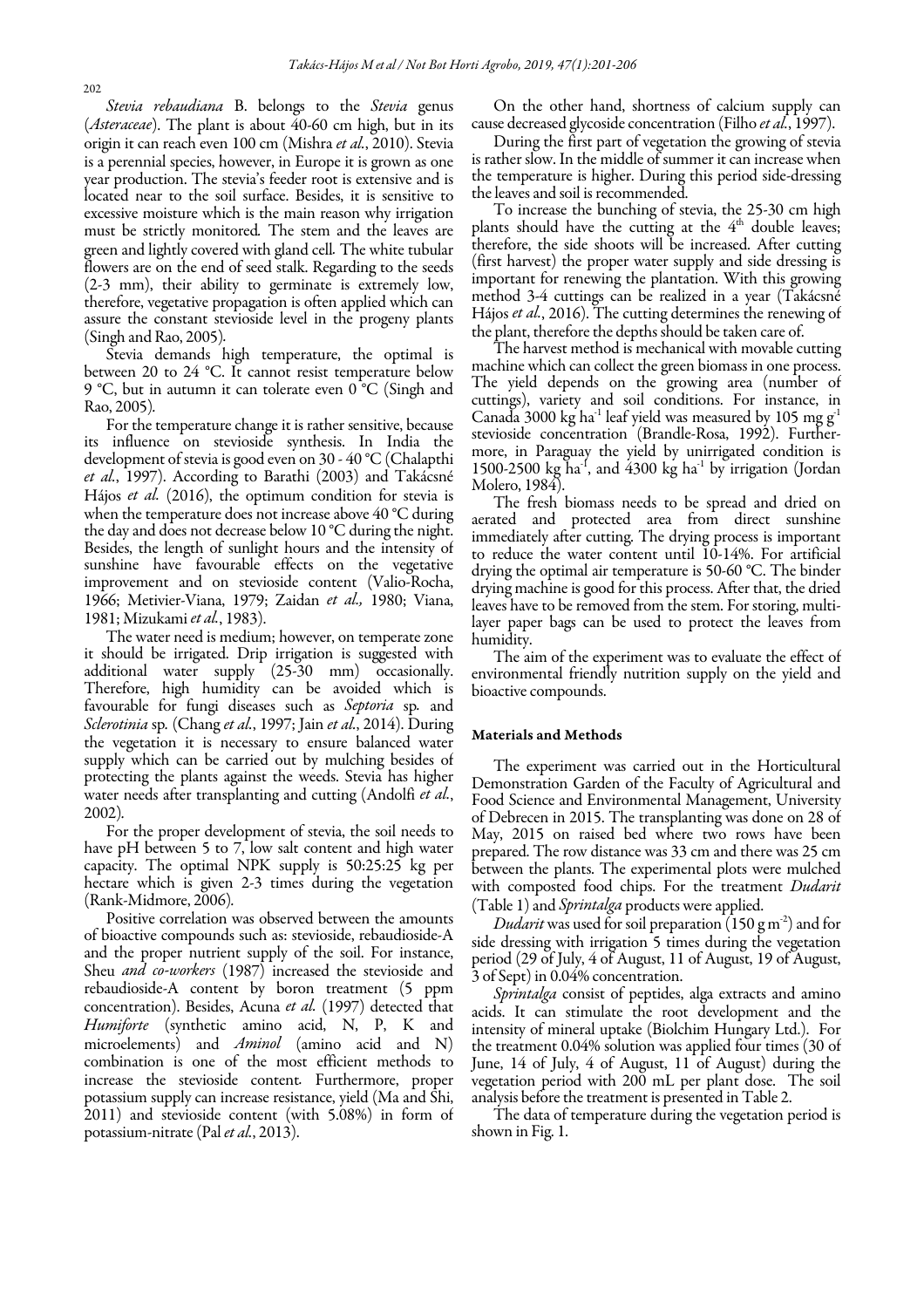| Product content (%)   | Amount   | Macronutrients (%) | Amount |
|-----------------------|----------|--------------------|--------|
| Organic matter        | 62       | ΙN                 | 0.05   |
| Minerals              | 16       | $P_2O_5$           | 0.2    |
| Humic acids           | 60       | $K_2O$             | 0.3    |
| Moisture content      | 22       | Ca                 |        |
| Micronutrients $(\%)$ |          | Mg                 | 0.5    |
| Fe, Mn, Zn, Cu, B, Mo | min. 0.5 |                    | 2.5    |

#### Table 1. Content of Dudarit (Source: Duszén Ltd., 2016)

## Table 2. Soil analysis data (Debrecen, 2015)

| Analysed parameter (unit of measurement)                                        | Amount |
|---------------------------------------------------------------------------------|--------|
| pH(KCL)                                                                         | 7.10   |
| Plasticity index of Arany KA                                                    | 41.50  |
| Total water soluble salt% (w/w)                                                 | 0.04   |
| CaCO <sub>3</sub> % (w/w)                                                       | 0.84   |
| Humus% $(w/w)$                                                                  | 2.87   |
| AL-soluble $P_2O_5$ (mg kg <sup>-1</sup> )                                      | 439.10 |
| AL-soluble $K_2O(mg\ kg^{-1})$                                                  | 227.50 |
| KCL-soluble NO <sub>3</sub> + NO <sub>2</sub> - Nitrogen (mg kg <sup>-1</sup> ) | 3.37   |



Fig. 1. Mean temperature values during the vegetation period (Debrecen, 2015)

In the experimental year, the natural precipitation was not sufficient (200 mm) during the growing period; therefore, the plantation was irrigated regularly two times a week with 30 mm water.

#### Measurements on open field

- plant height (cm) June 4, 12, 22, 30; July 6, 22; August 13; Sept 7, 29
- relative chlorophyll content (SPAD) with Minolta SPAD-502; 50 measurements on every control and treated plots (Dobos, 2013) - June 4, 22; July 6, 22; Sept 7, 29
- leaf area index (LAI) with portable SunScan Canopy Analysis Systems (Karancsi et al., 2014) - June 22; July 6, 22; Sept 7, 29
- row weight  $(g m<sup>2</sup> and g per plant)$
- dry weight  $(g m^2$  and  $g per plant)$
- leaf and stem ratio by different cutting times

#### Analytical measurements

- stevioside (g per 100 g dry weight)
- $rebaudoside-A$  (g per 100 g dry weight) with HPLC method (Kolb et al., 2001)

# Results and Discussion

### Plant height

The evaluation of plant height depends on control and treated plots and the time of pinching and cutting (Fig. 2).

Slow development was detected until the  $4<sup>th</sup>$ measurement. After the pruning (between the 4<sup>th</sup> and 5<sup>th</sup> measurement) the side shoot development was increased. The pruning followed by increased temperature caused favourable effect on plant height. Thereby, it seems that the warm condition improved the regeneration of the plants after cutting.

The favourable effect of treatment on plant height was proved not only after pinching, but also at the final period of vegetation. Similar effect was observed on fresh biomass production (Fig. 3).

The treatment was efficient on the stevia plants, which can be explained by the improved root system and better ability of water and mineral uptake.

The marketable product of stevia is the dried leaf. Therefore, it is important to follow the leaf and stem ratio which is higher at the first cutting (Fig. 4).

The  $1<sup>st</sup>$  cutting showed higher leaf stem ratio against the 2<sup>nd</sup> cutting. Between the treated and control plots no statistical differences were found.

Favourable effect of treatment was determined on the leaf weight per plant during the second cutting. The leaf yield was higher (10.23 g per plant) on the treated plots than on the control ones (6.33 g per plant) which is statistically significant.

#### SPAD measurements

The relative chlorophyll content of leaves was evaluated during the vegetation. The treated plants have showed higher SPAD values (30.08-41.63), however these values were not statistically significant (Fig. 5). Furthermore, great differences were found among the different measurement times. Lower values were detected at the end of the growing period which can be explained by elder leaves.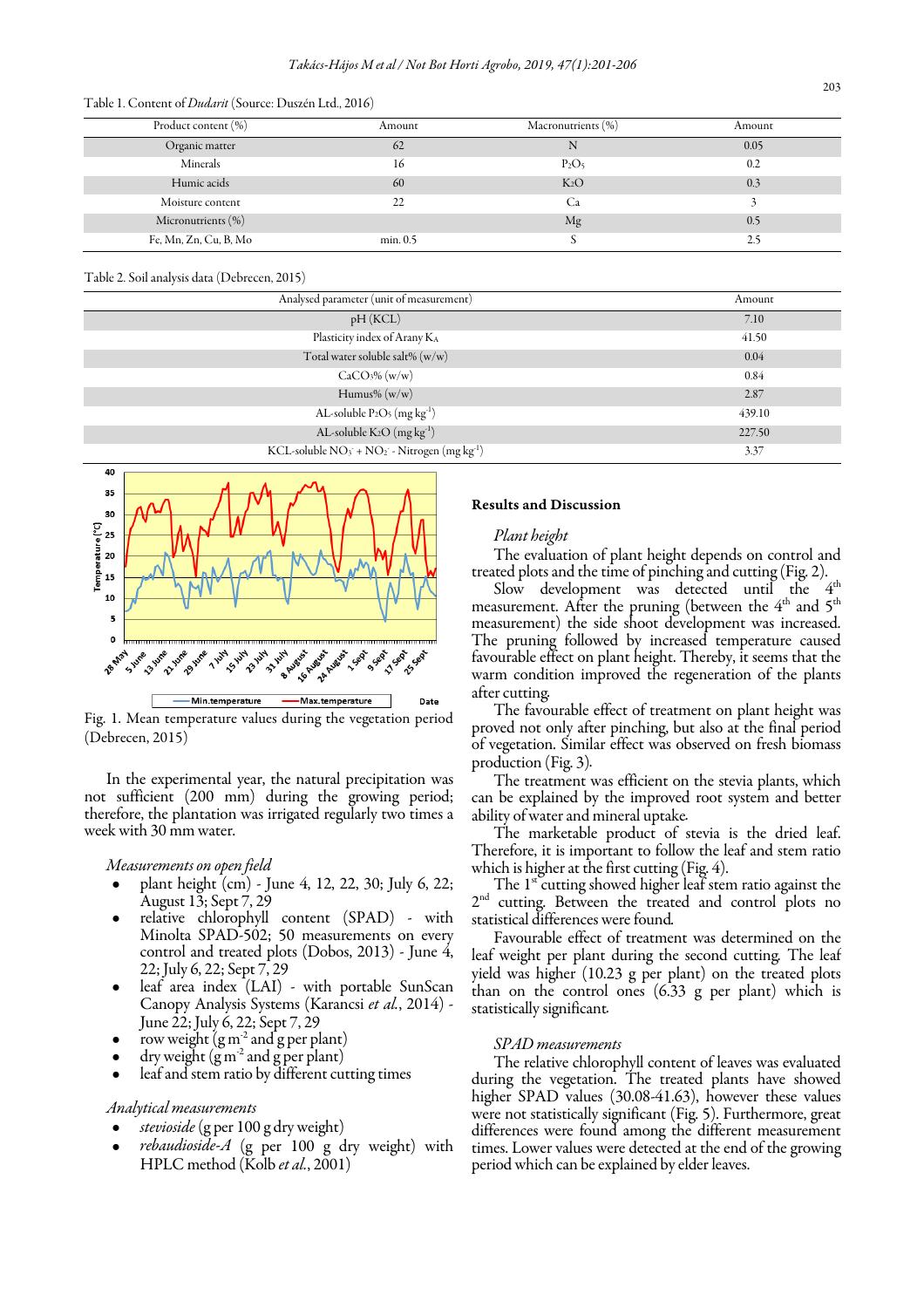

Fig. 2. The plant height (cm) of treated and control plots (Debrecen, 2015)



Fig. 4. Leaf and stem ratio during the cuttings (Debrecen, 2015)

#### LAI measurements

Previously, positive correlation was observed between the weight of biomass and the leaf area. Thus, it was measured (leaf area  $m<sup>-2</sup>$ ) in the experiment (Fig. 6).

The increasing effect was detected till the cutting time. The highest LAI value (2.23-2.39  $m^2$  per  $m^2$ ) was measured before the second cutting.

## Correlation by Pearson

The results of correlation analysis by Pearson are shown in Table 3.

The correlation between the treatment and plant height  $(r = 0.508)$  was proved only by the second cutting. It can be explained by the favourable effect of *Dudarit* and *Sprintalga* which was expressed rather at the end of the growing period. Similar tendency was detected between the treatment and the biomass production, where the value for the first cutting was  $r = 0.635$  and for second cutting  $r = 0.931$ .

The correlation between plant height and SPAD was medium strong negative  $(r = -0.509)$  at first cutting, while between the plant height and the biomass this value was  $r =$ 0.477.

#### Bioactive compounds

Stevioside and rebaudioside-A content were measured as the most important bioactive compounds of stevia (Fig. 7). Statistical differences were not found between the control and treated plots.

Stevioside concentration was measured between 161.5- 168.7 mg  $g<sup>-1</sup>$  on treated and control plots. These values are



Fig. 3. Yield of raw and dry weight (g m-2) (Debrecen, 2015)



Fig. 5. The SPAD values during the vegetation (Debrecen, 2015)

higher than the ones detected by Brandle-Rosa (1992) in Canada (105 mg g<sup>-1</sup>). Vafadar *et al.* (2014) and Gautam-Kafle (2011) measured much lower amounts on non-field experiments,  $48.05 \text{ mg g}^{-1}$  and  $57-76 \text{ mg g}^{-1}$  respectively. The rebaudioside-A content was between 11.7-13.3 mg  $g<sup>-1</sup>$ which is similar to the amount measured by Gautam-Kafle  $(2011)$ ; 17-21 mg g<sup>-1</sup> respectively. The lower amount can be explained with the negative correlation between stevioside and rebaudioside-A due to their biosynthetic relationship (Shibata et al., 1991).

The experiment proves that the Hungarian climatic condition is favourable for stevia production with good inner quality due to the influence of daily solar radiation during the summer period.



Fig. 6. LAI values during the vegetation period (Debrecen, 2015)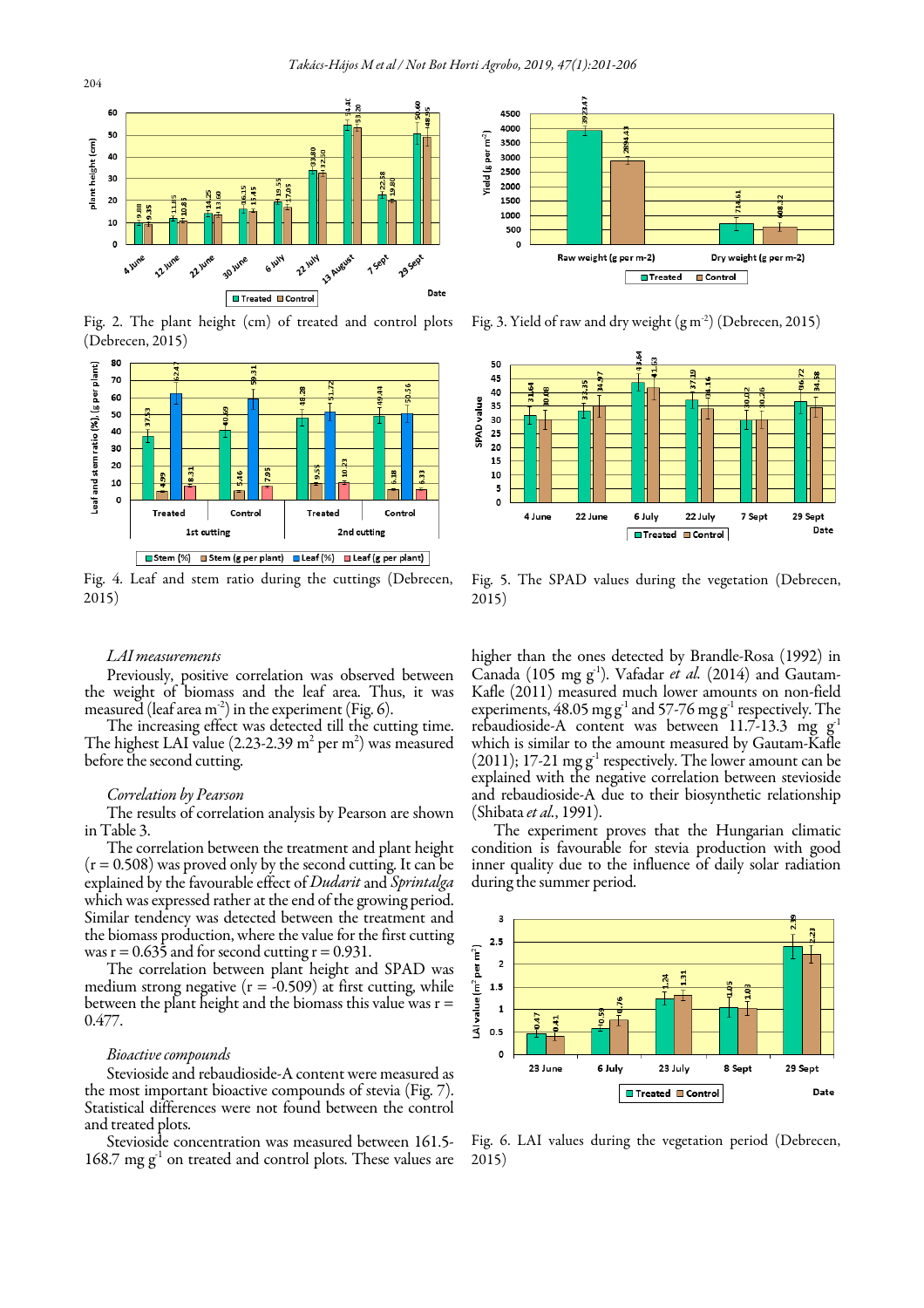|  |  |  |  |  |  | Table 3. Correlation between the parameters by Pearson (Debrecen, 2015) |  |  |  |  |  |  |
|--|--|--|--|--|--|-------------------------------------------------------------------------|--|--|--|--|--|--|
|--|--|--|--|--|--|-------------------------------------------------------------------------|--|--|--|--|--|--|

|                | 1st cutting              |                          |                          |                         | 2nd cutting              |                          |          |             |  |
|----------------|--------------------------|--------------------------|--------------------------|-------------------------|--------------------------|--------------------------|----------|-------------|--|
|                | Plant height             | <b>Biomass</b>           | LAI                      | <b>SPAD</b>             | Plant height             | <b>Biomass</b>           | LAI      | <b>SPAD</b> |  |
| Treatment      | $-0.139$                 | $0.635$ <sup>**</sup> )  | $-0.090$                 | 0.289                   | $0.508$ <sup>*</sup> )   | $0.931$ <sup>**</sup> )  | $-0.055$ | 0.309       |  |
| Plant height   | $\overline{\phantom{a}}$ | 0.326                    | $-0.140$                 | $-0.509$ <sup>*</sup> ) |                          | $0.477$ <sup>*</sup> )   | 0.074    | 0.217       |  |
| <b>Biomass</b> | $\overline{\phantom{a}}$ | $\overline{\phantom{a}}$ | $-0.214$                 | $-0.054$                | $\overline{\phantom{0}}$ |                          | $-0.163$ | 0.221       |  |
| LAI            | $\overline{\phantom{a}}$ | $\sim$                   | $\overline{\phantom{a}}$ | $-0.063$                | $\overline{\phantom{a}}$ | $\overline{\phantom{a}}$ | -        | 0.350       |  |

\*The correlation is valid with 95% confidence. \*\*The result can be used with 99% confidence. Where is no sign (\*) there is no statistically significant difference between the values.



Fig. 7. Stevioside and rebaudioside-A content (g per 100 g dry weight) (Debrecen, 2015)

## Conclusions

 statistically favourable effect on these parameters to control Our results proved that stevia production can be successful in Hungary propagated by transplants at the end of May. With the two cuttings the total biomass was about  $4 \text{ kg m}^2$  which is more than 700 g dried material. The bioactive compounds of the dried material are the following: stevioside (161.5 mg  $g^{-1}$ ) and rebaudioside-A  $(11.7 \text{ mg g}^1)$  which were measured on treated plots. The Dudarit and Sprintalga treatment could not show plots.

In our experiment, the environmentally friendly fertilisers produced good effect on leaf yield (10.23 g per plant) comparing to control (6.33 g per plant) by second cutting.

#### References

- Acuna I, Nepovim A, Valicek P (1997). Micro propagation of plants Stevia rebaudiana in vitro and content of stevioside in leaves after application of growth regulators under field conditions. Agricultura Tropica et Subtropica 30:51-60.
- Amzad-Hossain M, Siddique A, Mizanur-Rahman S, Amzad-Hossain M (2010). Application of Stevia and research and development data. Japan: I.S.U. Asian Journal of Traditional Medicines 5:56-61.
- Andolfi L, Ceccarini L, Macchia M (2002). Bio‐agronomic characteristics of Stevia rebaudiana. Informatore Agrario 58:48-51.
- Barathi N (2003). Stevia The calorie free natural sweetener. Natural Product Radiance 2:120-122.
- Brandle JE, Rosa N (1992). Heritability for yield, leaf, stem ratio and stevioside content estimated from a landrace cultivar of Stevia rebaudiana. Canadian Journal of Plant Science 72:1263-1266.
- Brandle JE, Starratt AN, Gijzen M (1998). Stevia rebaudiana: Its agricultural, biological, and chemical properties. Canadian Journal of Plant Science 78:527-536.
- Chalapathi MV, Thimmegowda S, Rama Krishna Prama VR, Prasad TG (1997). Natural non-calorie sweetener stevia (Stevia rebaudiana Bertoni). A future crop of India. Crop Research-HISAR 14:347-350.
- Chang KF, Howard RJ, Gaudiel RG (1997). First report on Stevia as a host for Sclerotinia sclerotiorum. Plant Disease 81(3):311.
- Chatsudthipong V, Muanprasat C (2009). Stevioside and related compounds. Therapeutic benefits beyond sweetness. Pharmacology and Therapeutics 121(1):41-54.
- Dobos ACS (2013). Precíziós növénytermesztés [Precision farming]. Debreceni Egyetem. Agrár- és Gazdálkodástudományok Centruma, Debrecen, pp 67.
- Elnaga NIEA, Massoud MI, Yousef MI, Mohamed HHA (2016). Effect of stevia sweetener consumption as non-caloric sweetening on body weight gain and biochemical's parameters in overweight female rats. Annals of Agricultural Science 61(1):155-163.
- Filho LOF, Malavolta E, Filho OFDL (1997). Symptoms of nutritional disorders in stevia (Stevia rebaudiana). Scientia Agricola 54:53-61.
- Gautam Kafle G (2011). Some studies on the physiology of Stevia rebaudiana (Bertoni). Thesis, CQUniversity Australia, Rockhampton.
- Geuns JMC, Augustijns P, Mols R, Buyse JG, Driessen B (2003). Metabolism of stevioside in pigs and intestinal absorption characteristics of stevioside, rebaudioside A and steviol. Food and Chemical Toxicology 41(11):1599-1607.
- Goyal SK, Samsher, Goyal RK (2010). Stevia (Stevia rebaudiana) a biosweetener: A review. International Journal of Food Sciences and Nutrition 61(1):1-10.
- Jain P, Kachhwaha S, Kothari SL (2014). Biotechnology and metabolic engineering of Stevia rebaudiana (Bert.) Bertoni: perspective and possibilities. International Journal of Life Sciences Biotechnology and Pharma Research 3(3):15-37.
- Jordan Molero F (1984). La propagacion de ka'a he'e, Stevia rebaudiana Bertoni [The propagation of Stevia rebaudiana Bertoni]. PrimerSimposio Nacional de la stevia (kaa hee) Julio, Asunción, Paraguay, pp 29.
- Karancsi LG, Novák A, Vári E (2014). Műszeres mérések a Növénytermesztési és Tájökológiai tanszéken [Analytical measurements at the department of plant production and landscape ecology].